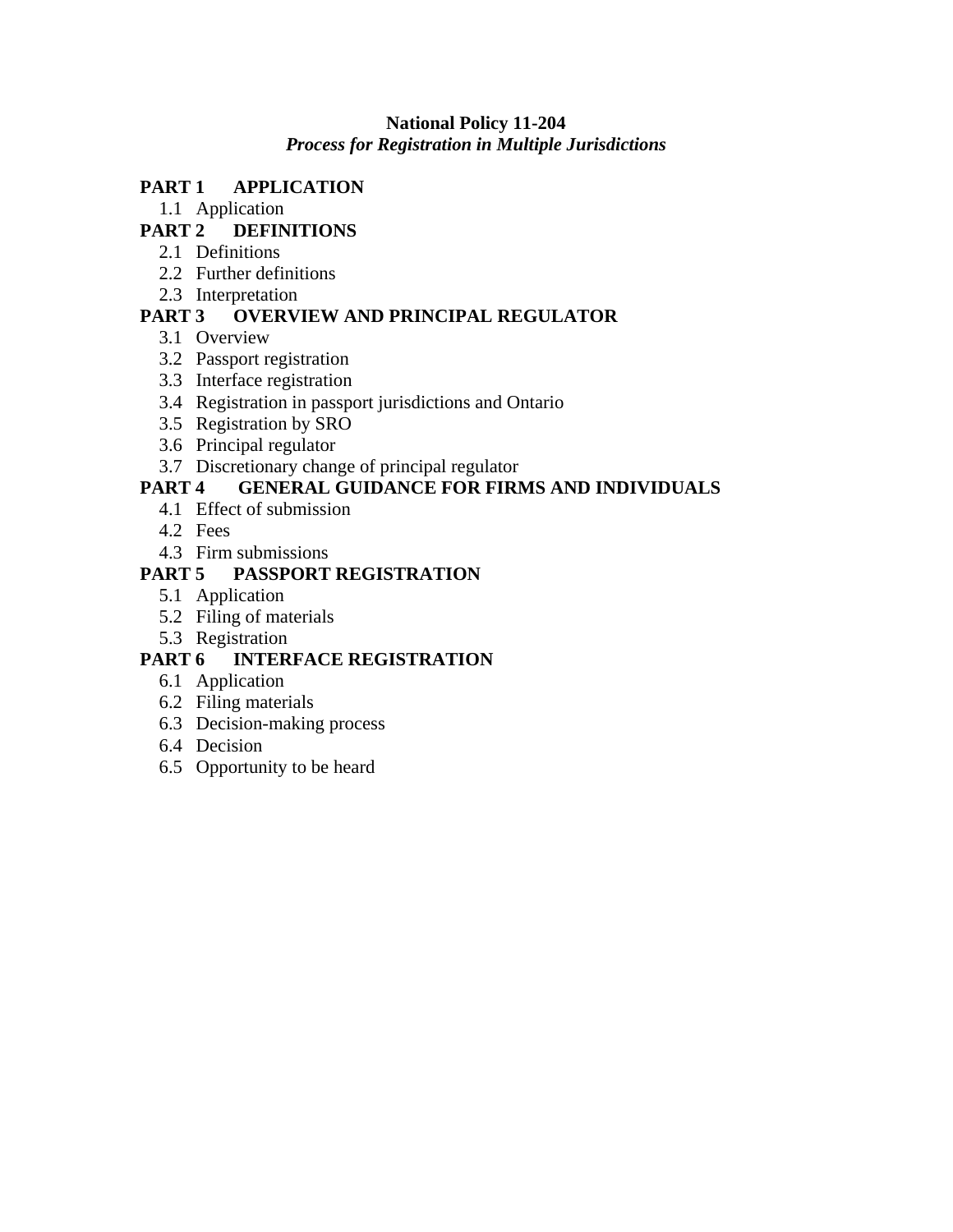#### **National Policy 11-204**  *Process for Registration in Multiple Jurisdictions*

### **PART 1 APPLICATION**

#### **1.1 Application**

This policy describes procedures for a firm or individual to register in more than one Canadian jurisdiction.

### **PART 2 DEFINITIONS**

#### **2.1 Definitions**

In this policy,

"IIROC" means the Investment Industry Regulatory Organization of Canada;

"interface registration" means a registration described in section 3.3 of this policy;

"MI 11-102" means Multilateral Instrument 11-102 *Passport System*;

"NI 31-102" means National Instrument 31-102 *National Registration Database*;

"NRD" has the same meaning as in NI 31-102;

"NRD submission" has the same meaning as in NI 31-102;

"OSC" means the regulator in Ontario;

"passport jurisdiction" means the jurisdiction of a passport regulator;

"passport registration" means a registration described in section 3.2 of this policy;

"passport regulator" means a regulator that has adopted MI 11-102;

"permitted individual" has the same meaning as in NI 33-109;

"regulator" means a securities regulatory authority or regulator; and

"SRO" means self-regulatory organization.

#### **2.2 Further definitions**

Terms used in this policy and that are defined in National Instrument 14-101 *Definitions*, MI 11-102 or Companion Policy 11-102CP *Passport System* have the same meanings as in those instruments and policy.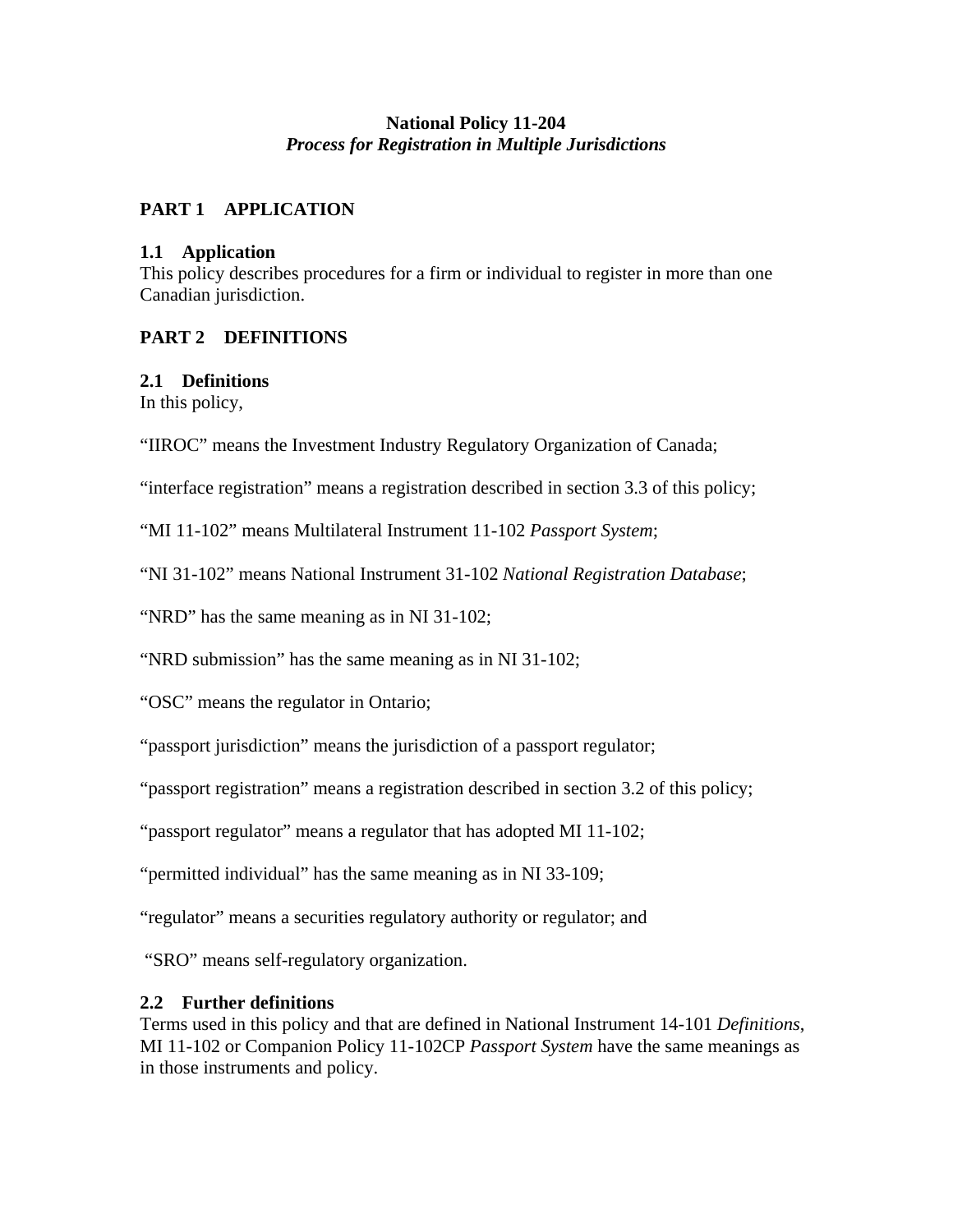Unless the context indicates otherwise, a reference in this policy to a 'regulator', 'principal regulator', or the OSC is a reference to the SRO to whom the regulator, principal regulator, or OSC has delegated, assigned or authorized the performance of all or part of its registration function or to the relevant office of that SRO for the jurisdiction of the regulator or principal regulator.

# **PART 3 OVERVIEW AND PRINCIPAL REGULATOR**

# **3.1 Overview**

This policy deals with a firm's or individual's registration in multiple jurisdictions in the following circumstances:

- (i) The firm or individual is seeking registration or is registered in the firm's or individual's principal jurisdiction (including Ontario) and the firm or individual seeks registration in another jurisdiction (excluding Ontario). This is a "passport registration."
- (ii) The firm or individual is seeking registration or is registered in the firm's or individual's principal jurisdiction, the principal regulator is a passport regulator, and the firm or individual seeks registration in Ontario. This is an "interface registration."

## **3.2 Passport registration**

Under MI 11-102, if a firm or individual seeks registration or is registered in the firm's or individual's principal jurisdiction (including Ontario) and seeks registration in another jurisdiction (excluding Ontario), the firm or individual makes a submission to register in the other jurisdiction. Only the principal regulator reviews the firm's or individual's submission and the firm or individual's sponsoring firm deals only with the firm's or individual's principal regulator. The principal regulator reviews the firm's or individual's submission to register in the other jurisdiction only to ensure that it is complete. The other regulator does not conduct a review of the firm or individual.

## **3.3 Interface registration**

If a firm or individual seeks registration or is registered in the firm's or individual's principal jurisdiction, the principal regulator is a passport regulator, and the firm or individual seeks registration in Ontario, the firm or individual submits an application to register in Ontario. The principal regulator will review the firm's or individual's application to register in Ontario and the OSC will decide whether to opt in or opt out of the principal regulator's determination. The firm or the individual's sponsoring firm will generally deal only with the firm's or the individual's principal regulator.

# **3.4 Registration in passport jurisdictions and Ontario**

If a firm or individual whose principal regulator is a passport regulator seeks registration in a non-principal passport jurisdiction and in Ontario, the firm or individual should refer to the processes for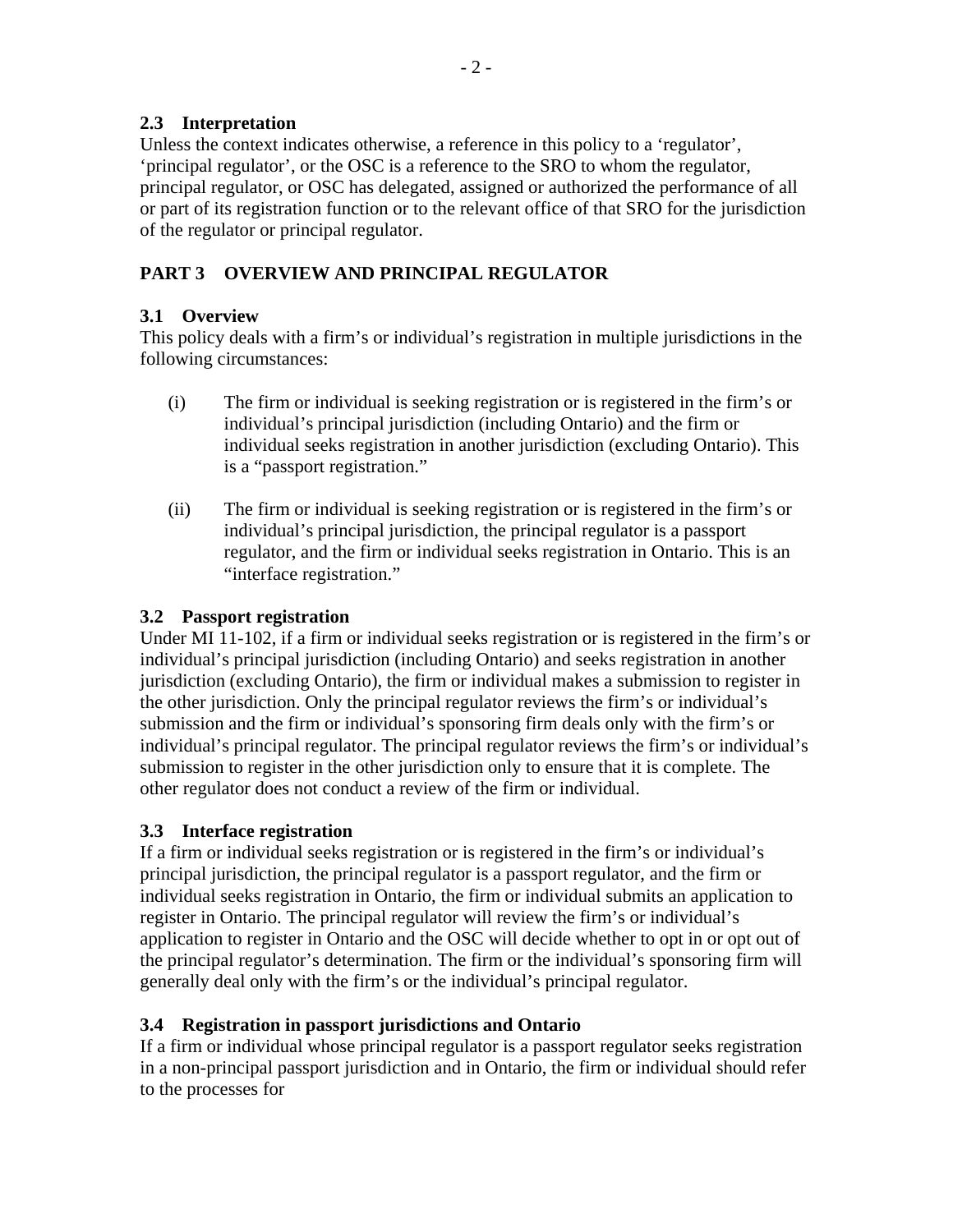- a passport registration, to register in the non-principal passport jurisdiction, and
- an interface registration, to register in Ontario.

#### **3.5 Registration by SRO**

In some jurisdictions, the regulator has delegated, assigned or authorized an SRO to perform all or part of its registration function. The SRO continues to perform these functions in the relevant jurisdictions for a passport registration or an interface registration under this policy. At the date of this policy, the following arrangements apply to registration of IIROC member firms and their representatives.

- (a) If Alberta, Saskatchewan, British Columbia or Newfoundland and Labrador is the principal jurisdiction of a firm or individual, the firm or the individual's sponsoring firm should deal with the office of IIROC, instead of the regulator, in or for that jurisdiction.
- (b) If Ontario or Québec is the principal jurisdiction of an individual, the individual's sponsoring firm should deal with the office of IIROC, instead of the regulator, in or for that jurisdiction in respect of the individual.

#### **3.6 Principal regulator**

(1) For purposes of a passport registration and an interface registration under this policy, the principal regulator of a firm or individual is identified in the same manner as in section 4A.1 of MI 11-102. This section summarizes section 4A.1 of MI 11-102 and provides guidance for identifying a firm's or individual's principal regulator. The regulator of any jurisdiction can be a principal regulator for registration under this policy.

If a firm or individual makes an application for exemptive relief from a requirement in Parts 3 and 12 of NI 31-103 or Part 2 of NI 33-109 in connection with an application for registration in the principal jurisdiction, the principal regulator for the application for exemptive relief is identified in the same manner as in section 4.4.1 of MI 11-102. If a firm or individual makes any other application for exemptive relief from a registration requirement, the principal regulator is identified in the same manner as in sections 4.1 to 4.4 of MI 11-102. If a firm or individual is not seeking the relief, or is seeking more than one item of relief and not all of the items of relief, in its principal jurisdiction, the principal regulator is identified in the same manner as in section 4.5 of MI 11-102. A firm or individual should refer to section 3.6 of NP 11-203 for further guidance on how to identify the principal regulator for exemptive relief application purposes.

(2) Subject to subsection (5) of this section and section 3.7 of this policy, the principal regulator of a firm is the regulator in the jurisdiction where the firm has its head office, unless the firm's head office is outside Canada. A firm identifies its head office in item 2.1 *Head office address* of Form 33-109F6 and this information is reflected on NRD.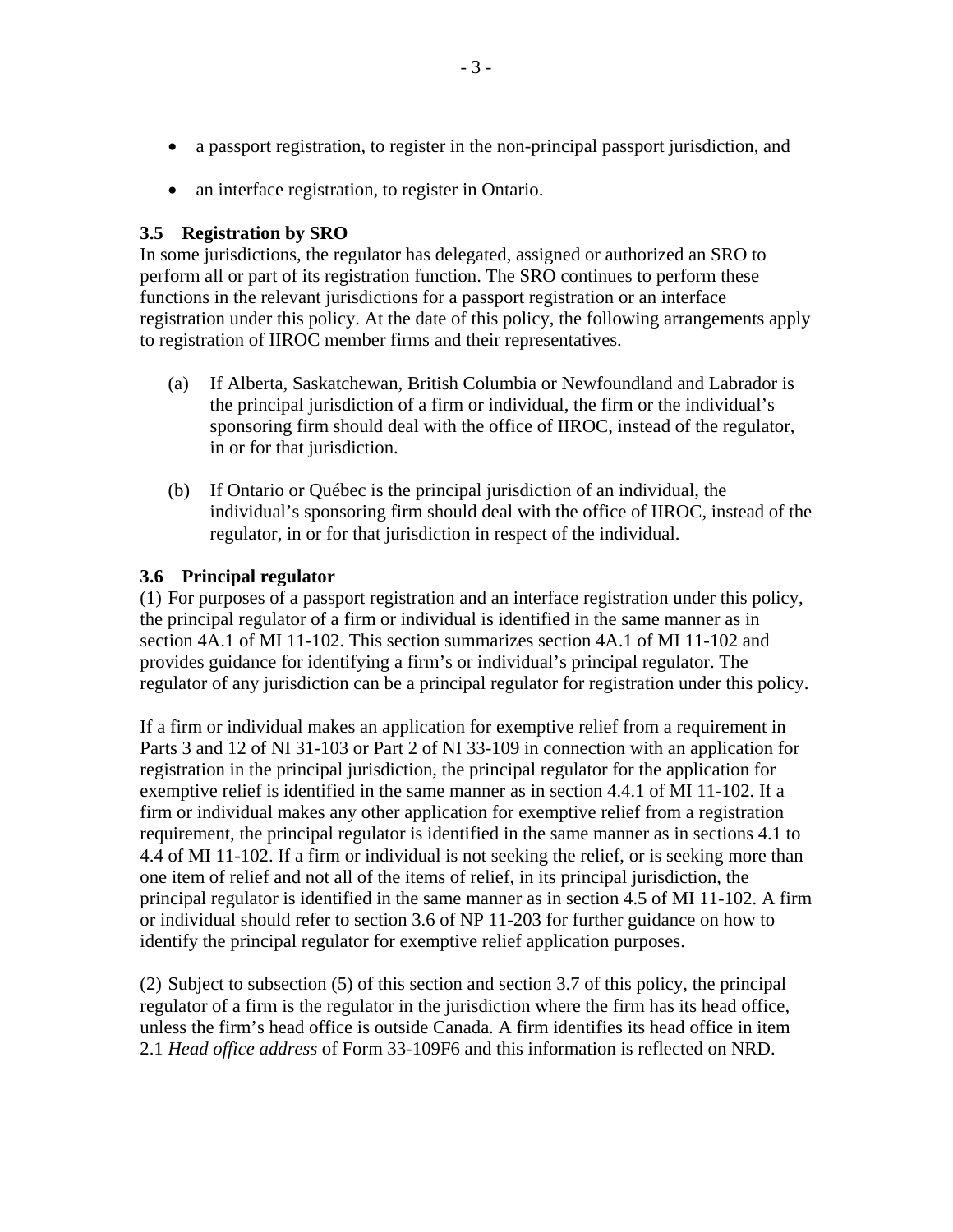(3) For greater certainty, a firm is a domestic firm if it is a legal entity and has a head office in Canada. For example, a Canadian subsidiary of a foreign firm is a domestic firm. A Canadian branch office of a foreign firm is not.

(4) Subject to subsection (7) of this section and section 3.7 of this policy, the principal regulator of an individual is the regulator in the jurisdiction where the individual has his or her working office, unless the individual's working office is outside Canada. The working office of a domestic individual is the office of the sponsoring firm where the individual does most of his or her business. A domestic individual identifies his or her working office in item 9 *Location of Employment* of Form 33-109F4 and this information is reflected on NRD.

(5) Subject to section 3.7 of this policy, if the head office of a firm is outside Canada, the principal regulator for the foreign firm is the regulator in the jurisdiction of Canada the firm identified as its principal jurisdiction in its most recently filed Form 33-109F5 or Form 33-109F6. These forms require a foreign firm to identify its principal jurisdiction in Canada. If the foreign firm is not registered in a jurisdiction of Canada or has not completed its first financial year since being registered, the principal jurisdiction is the jurisdiction of Canada in which the firm expects most of its clients to be resident at the end of its current financial year. In all other circumstances, it is the jurisdiction in which most of the firm's clients were resident at the end of its most recently completed financial year.

(6) Subject to section 3.7 of this policy, if the working office of an individual is outside Canada, the principal regulator of the foreign individual is the principal regulator of the individual's sponsoring firm.

(7) A firm should notify the regulator by providing the information about its head office or principal jurisdiction in Form 33-109F6 in accordance with NI 33-109 if

- in the case of a domestic firm, the firm changes the jurisdiction of its head office,
- in the case of a foreign firm, the jurisdiction in which most of the firm's clients were resident at the end of its most recently completed financial year changes.

NI 33-109 provides that the firm may make this submission to a non-principal regulator by giving it only to its principal regulator. A firm should refer to Appendix B of CP 33- 109 for guidance on how to make this submission.

(9) In the event of a change in a domestic individual's working office, the individual should make the NRD Submission for a *Location of Employment Change* in accordance with NI 33-109.

(10) Under MI 11-102, a foreign firm registered in a non-principal passport jurisdiction before September 28, 2009 must submit the information required in item 2.2(b) of Form 33-109F6 by submitting a Form 33-109F5 on or before October 28, 2009. A foreign firm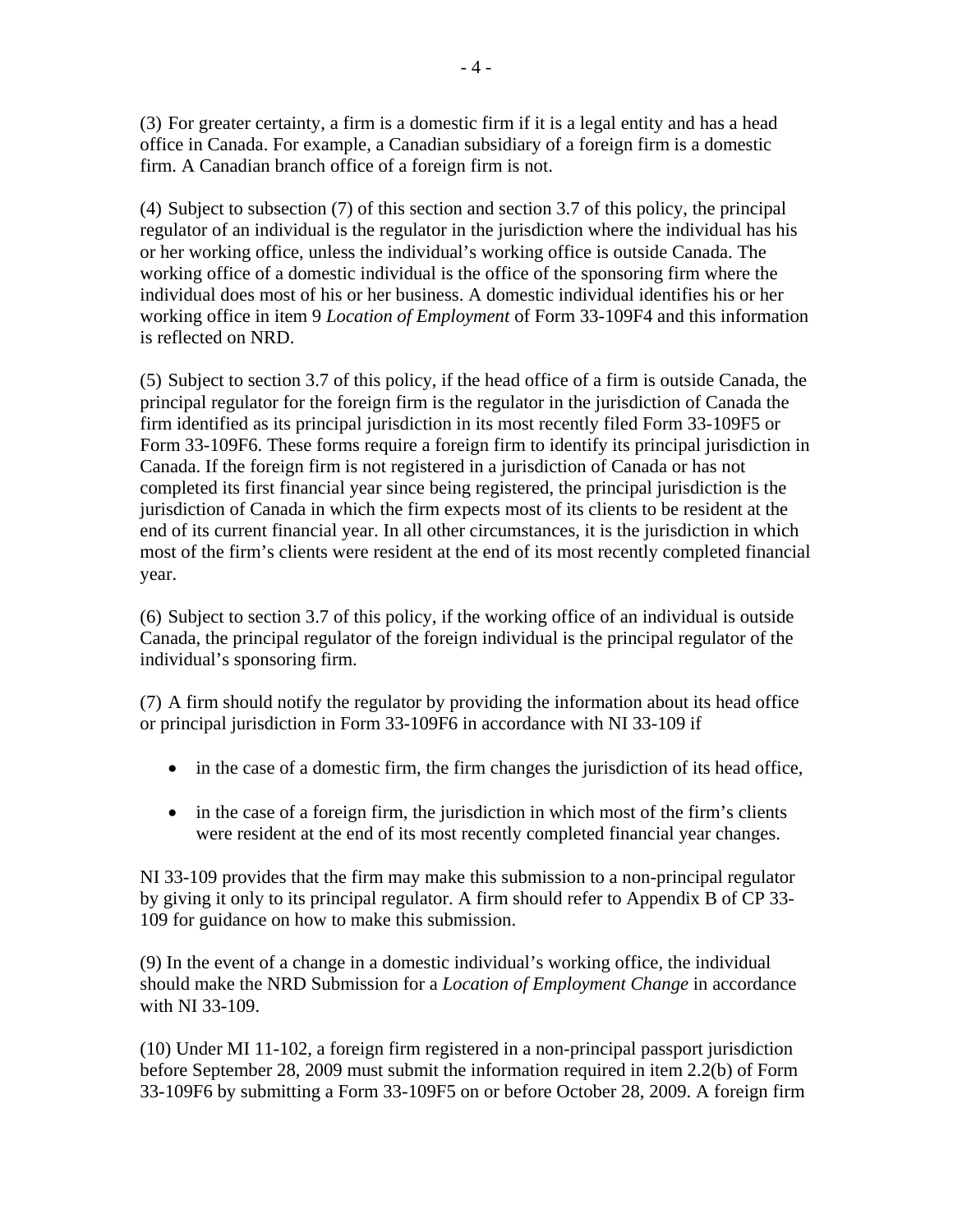may make its submission to a non-principal passport regulator by giving it only to its principal regulator. Foreign firms should refer to Appendix B of CP 33-109 for guidance on how to make this submission.

(11) Under MI 11-102, the principal regulator for a foreign individual is the same as the principal regulator for the individual's sponsoring firm. For that reason, the foreign individual is not required to make a submission to identify the individual's principal regulator.

### **3.7 Discretionary change of principal regulator**

(1) If a regulator thinks that the principal regulator identified under section 3.6 of this policy is inappropriate, the regulator will give the firm or individual written notice of the appropriate principal regulator for the firm or individual and the reasons for the change. The regulator specified in the notice will be the firm or individual's principal regulator as of the later of the date the firm or individual receives the notice and the effective date specified in the notice, if any. To streamline the process, the regulators will give the written notice relating to the principal regulator of an individual to the individual's sponsoring firm.

(2) Regulators do not generally expect changing the principal regulator for a domestic firm or domestic individual. Regulators anticipate changing the principal regulator for a foreign firm only in exceptional circumstances. Regulators may change the principal regulator for a foreign individual if the foreign individual is not registered in his or her sponsoring firm's principal jurisdiction or if the individual's principal regulator under this policy does not correspond to his or her principal regulator as shown on NRD. Regulators will give written notice of a change in principal regulator.

### **PART 4 GENERAL GUIDANCE FOR FIRMS AND INDIVIDUALS**

### **4.1 Effect of submission**

(1) If an individual makes an NRD submission for the individual in relation to a passport registration or an interface registration in a non-principal jurisdiction, this has the effect of submitting the current information in the individual's entire Form 33-109F4 in the jurisdiction.

(2) Because firms do not file or submit their Form 33-109F6 on NRD, the form requires instead that the firm make a solemn declaration or affirmation that, among other things,

- the information provided on the form is true and complete, and
- with respect to a submission made in respect of a non-principal jurisdiction, at the date of the submission,
	- o the firm has filed or submitted all information required to be filed or submitted in relation to the firm's registration in its principal jurisdiction,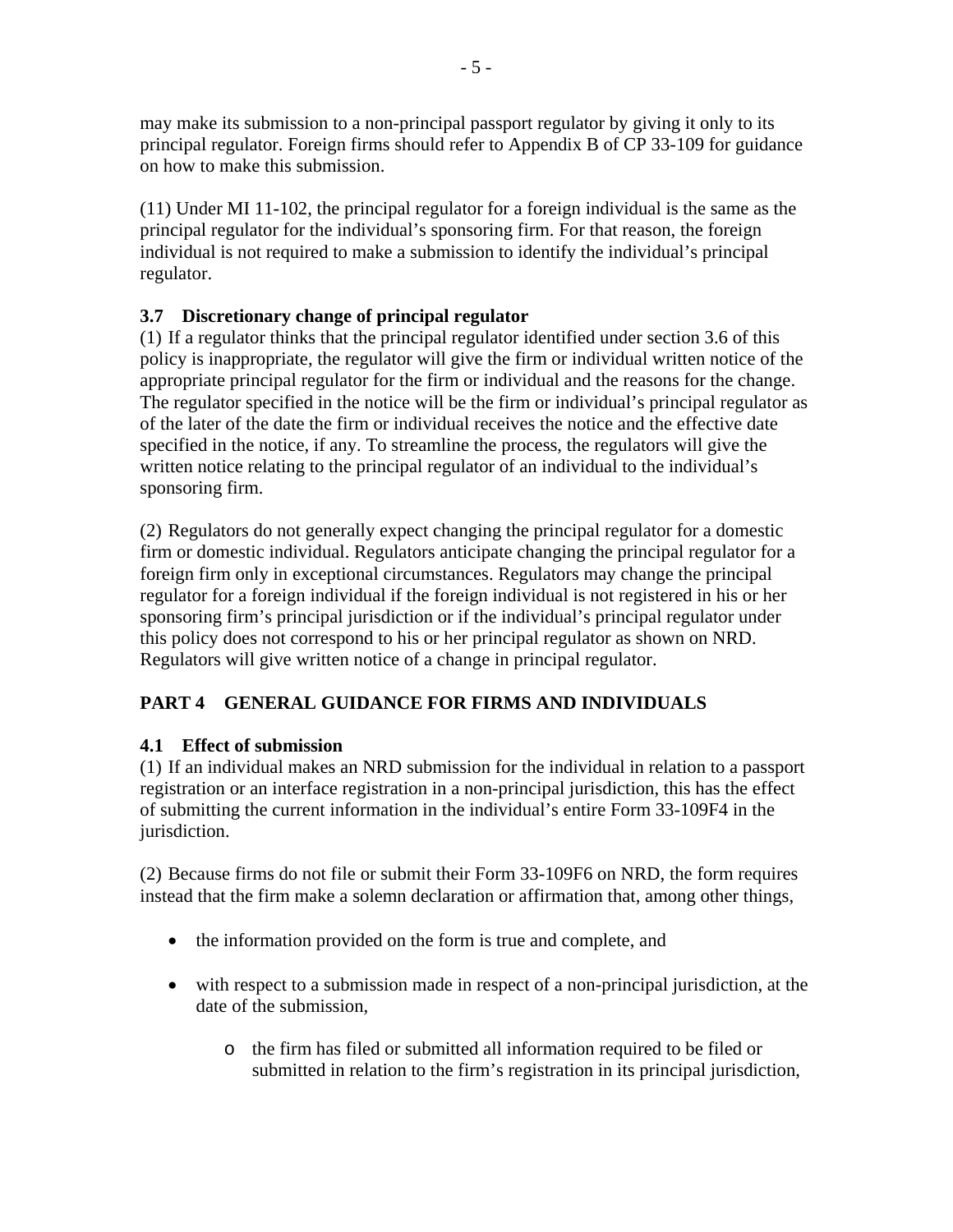o the information is true and complete.

In addition, the form requires the firm to authorize its principal regulator to give each non-principal regulator access to any information the firm has filed or submitted to the principal regulator under securities legislation of the principal jurisdiction in relation to the firm's registration in that jurisdiction.

Should a regulator discover that a firm made a false declaration or affirmation, the regulator may take appropriate enforcement action against the firm.

### **4.2 Fees**

(1) A firm or an individual must submit any required fees for the firm or the individual under applicable securities legislation in the principal jurisdiction and the non-principal passport jurisdiction when making the relevant submission. A submission is not considered complete unless the required fees are submitted under applicable securities legislation in relevant jurisdictions.

(2) A firm may pay the fee related to a submission by sending a cheque to the relevant regulator or submitting payment to each relevant regulator directly on NRD. A domestic individual must pay the fee related to a submission to each relevant regulator by submitting it on NRD. A foreign individual must pay the fee related to a submission by sending a cheque to the relevant regulator or submitting payment to each relevant regulator directly on NRD.

#### **4.3 Firm submissions**

A firm should refer to Appendix B of CP 33-109 for guidance on how to make a submission under section 5.2(1) to (3) or section 6.2(1) or (2) of this policy.

### **PART 5 PASSPORT REGISTRATION**

#### **5.1 Application**

(1) This part applies to a firm or individual seeking registration in any category (other than a firm seeking registration as a restricted dealer) in a non-principal passport jurisdiction. To register in a non-principal jurisdiction, a restricted dealer must apply directly to the non-principal passport regulator. This part applies to an individual seeking registration in a non-principal passport jurisdiction to act on behalf of a restricted dealer if the restricted dealer is registered as such in that jurisdiction and its principal jurisdiction.

(2) A firm seeking registration as a restricted dealer must complete the entire Form 33- 109F6 and submit it, along with all supporting materials, in each jurisdiction where it seeks registration as such.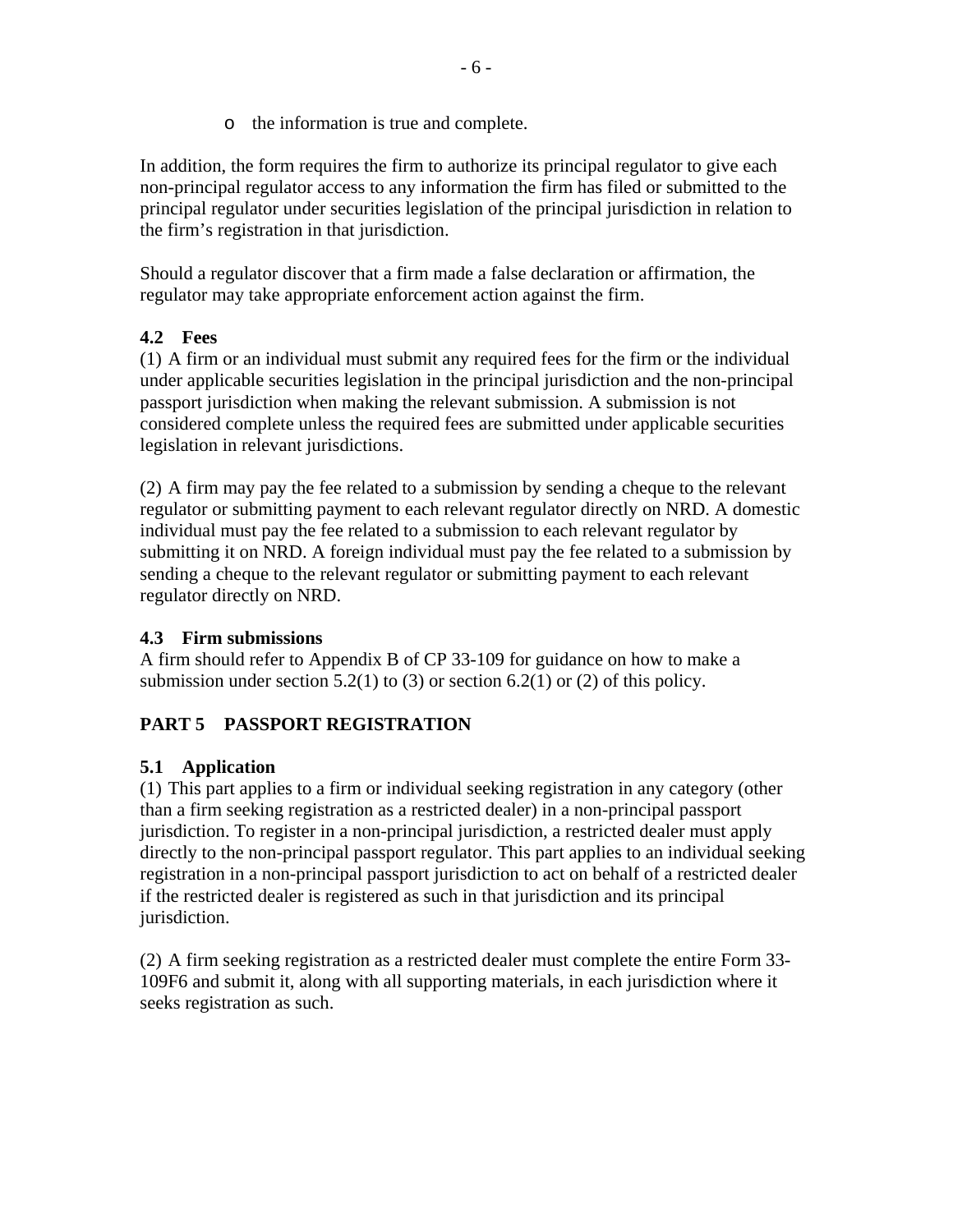#### **5.2 Filing of materials**

#### *For a firm*

(1) Under MI 11-102, a firm that seeks registration in a non-principal passport jurisdiction in a category for which the firm is registered or is concurrently seeking registration in its principal jurisdiction (including Ontario) should complete the entire Form 33-109F6 or the items of Form 33-109F6 specified in item 1.3 of the form for the firm's particular situation. The firm should submit the F6 or relevant items together with any supporting materials. Making the submission to the principal regulator satisfies the firm's obligation under MI 11-102 to make the submission to the regulator in the nonprincipal passport jurisdiction.

#### *For an individual*

(2) Under MI 11-102, an individual who seeks registration in a non-principal passport jurisdiction in a category for which the individual is registered or is concurrently seeking registration in his or her principal jurisdiction (including Ontario) should submit a completed Form 33-109F4, or in some cases a completed Form 33-109F2, for the individual in accordance with NI 33-109.

(3) NI 33-109 requires a completed Form 33-109F4 or completed Form 33-109F2 to be submitted on NRD. NRD automatically submits the relevant form to the appropriate regulators. In some circumstances, it is not necessary to complete the entire form. For example, it is not necessary to complete the entire form for an individual to seek registration in the same category in an additional jurisdiction, to add or remove a category of registration, or to register in a category with an additional or a new sponsoring firm. In those circumstances, the relevant NRD submission indicates which items of the form to complete.

(4) Making an NRD submission under subsection (3) satisfies the individual's obligation under MI 11-102 to submit a completed Form 33-109F4.

#### *Fees in non-principal jurisdiction*

(5) Fees required for a firm or individual to register automatically in a non-principal passport jurisdiction under MI 11-102 are prescribed in the fee regulation of each jurisdiction. If the principal regulator refuses to register the firm or individual, the regulator in any non-principal passport jurisdiction in respect of which a submission was made will return the fees submitted in relation to the submission.

#### **5.3 Registration**

(1) NRD will record a firm's or an individual's category of registration in the principal jurisdiction, any T&C imposed by the principal regulator, and any exemption from Parts 3 and 12 of NI 31-103 or Part 2 of NI 33-109 granted by the principal regulator.

(2) Under MI 11-102, a firm or individual that is registered in a category in the firm's or individual's principal jurisdiction is automatically registered in a non-principal passport jurisdiction in the same category as in the firm's or the individual's principal jurisdiction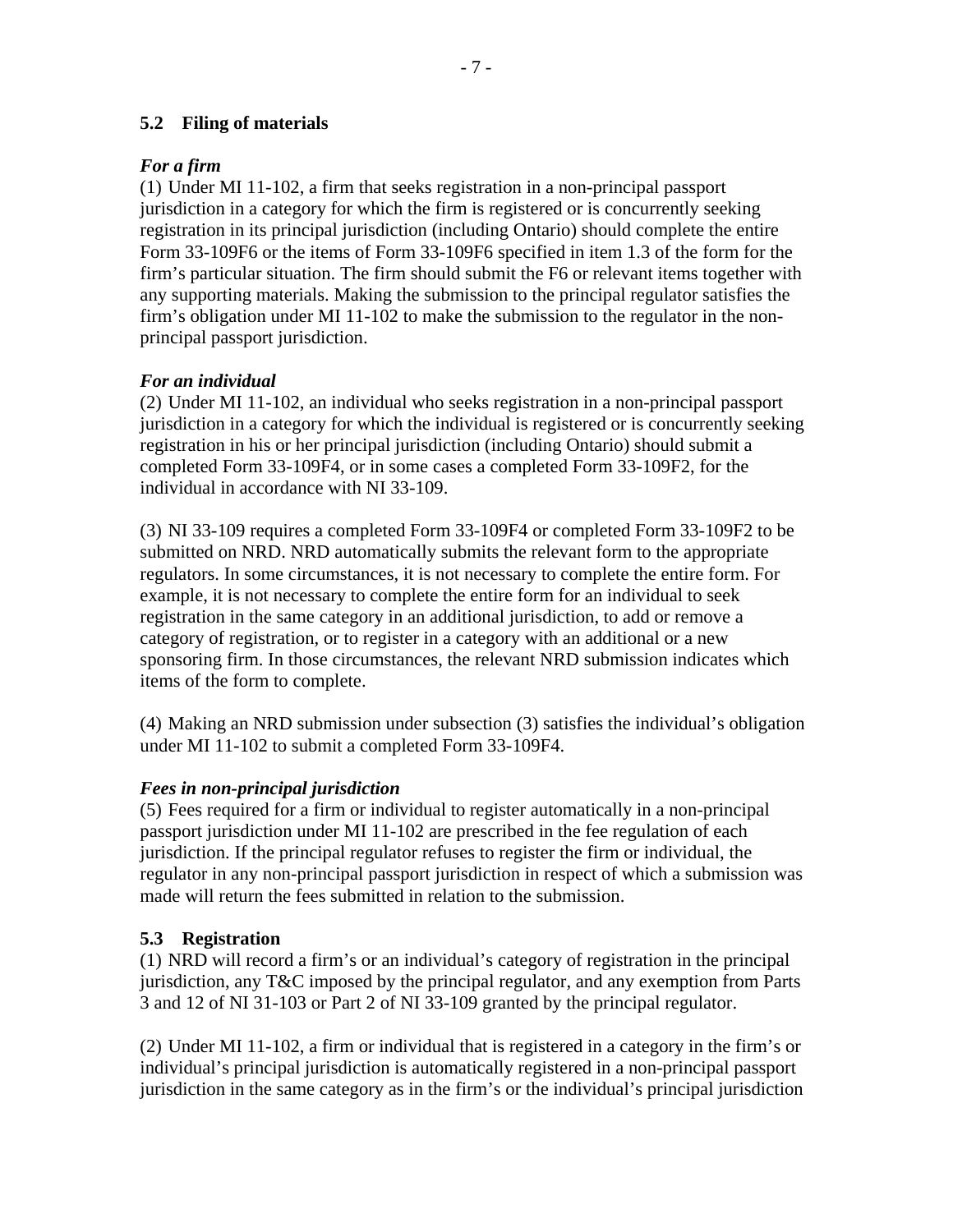if the firm or individual submitted the relevant completed NI 33-109 form and is a member or approved person of an SRO if that is required for that category of registration.

For a mutual fund dealer based in Québec, the SRO condition means that the firm must be a member of the Mutual Fund Dealers Association of Canada (MFDA) before it can register in another jurisdiction. However, this condition does not apply if the firm has an exemption in the local jurisdiction from the requirement to be a member of the MFDA.

For a representative of a mutual fund dealer or scholarship plan dealer whose working office is outside Québec, the SRO condition means that he or she must be a member of the Chambre de la sécurité financière before he or she can become registered in Québec. This condition does not apply if the individual has an exemption in Québec from the requirement to be a member of the Chambre.

For a representative of a mutual fund dealer whose working office is in Québec, the SRO conditions means that he or she must be an approved person of the MFDA before he or she can become registered outside of Québec. This condition does not apply if the individual has an exemption in the relevant jurisdiction from the requirement to be an approved person of the MFDA.

If a firm or individual is registered in the same category in the principal jurisdiction and in the non-principal passport jurisdiction, MI 11-102 provides that a T&C imposed on the registration in the principal jurisdiction applies as if it were imposed in the non-principal passport jurisdiction. The T&C applies until the earlier of the date that the regulator that imposed it cancels or revokes it, or the T&C expires.

(3) NRD will record for each non-principal passport jurisdiction in respect of which the firm or individual made the relevant submission

- the firm's or the individual's automatic registration in the same category as in the principal jurisdiction,
- any T&C imposed by the principal regulator that applies automatically to the firm or individual in the non-principal jurisdiction, and
- any exemption from Parts 3 and 12 of NI 31-103 or Part 2 of NI 33-109 granted by the principal regulator that applies automatically in the non-principal jurisdiction.

If a firm or individual made the relevant submission to register concurrently in the principal jurisdiction and one or more non-principal passport jurisdictions, NRD will show the same registration date in the principal jurisdiction and the non-principal passport jurisdiction(s).

If a firm or individual is already registered in the principal jurisdiction when the firm or individual makes the relevant submission in respect of a non-principal jurisdiction, NRD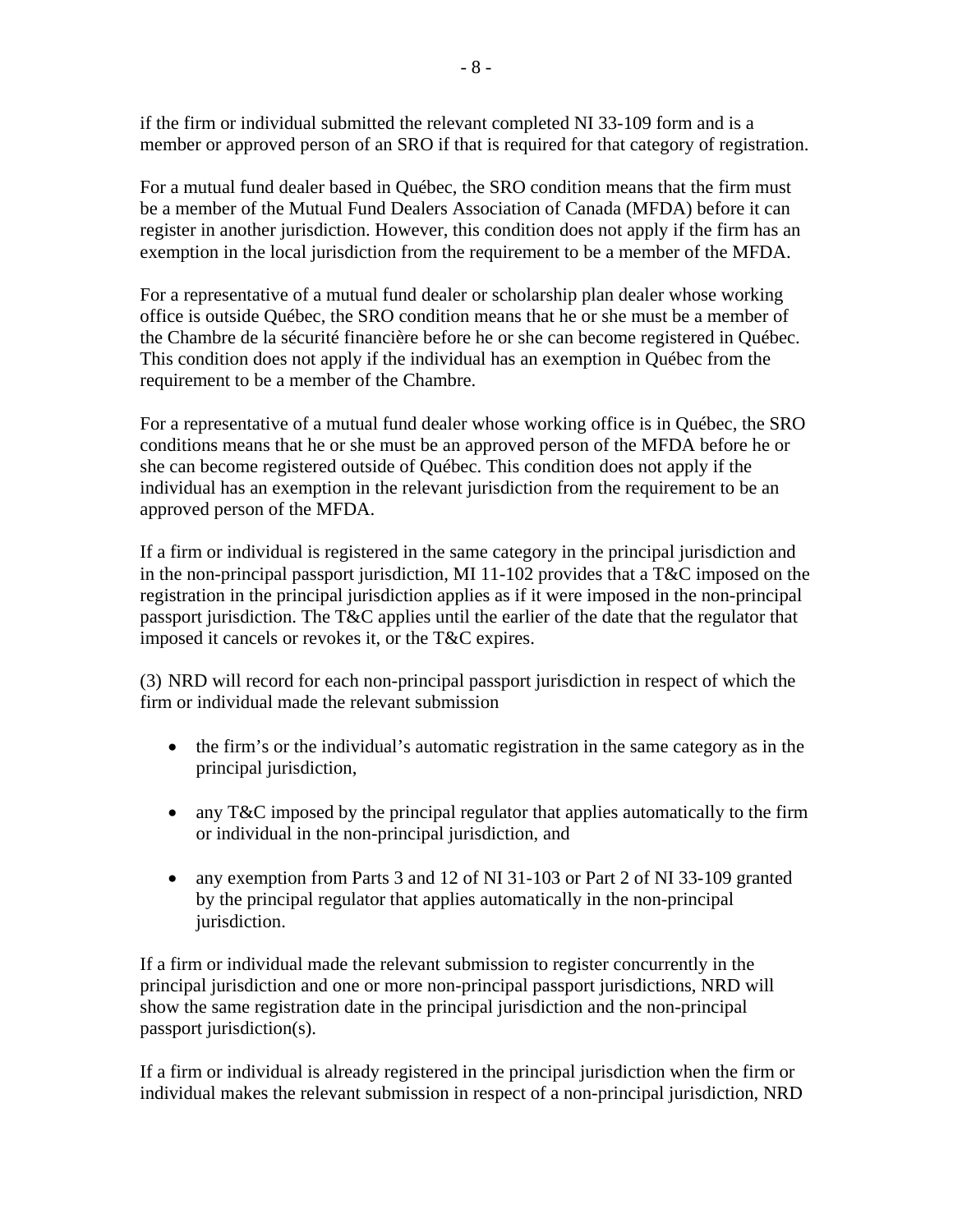will show the date the submission is made in respect of the non-principal passport jurisdiction as the registration date in the non-principal passport jurisdiction for an individual. For a firm, NRD may show a different registration date in the non-principal passport jurisdiction. If that is the case, the registration date in the non-principal passport jurisdiction is the date on which the relevant submission was made in respect of the nonprincipal passport jurisdiction. The principal regulator will confirm the firm's registration date in the non-principal passport jurisdiction outside NRD.

(4) The principal regulator may grant or have granted a discretionary exemption application from a requirement of Parts 3 and 12 of NI 31-103 or Part 2 of NI 33-109 in connection with an application to register in the principal jurisdiction. In that case, the exemption applies automatically in the non-principal passport jurisdiction in which the firm or individual is registered automatically under MI 11-102 if certain conditions are met. The conditions are set out section 4.7 of MI 11-102. Among other things, section 4.7(1)(c) of MI 11-102 requires the applicant to give notice of intention to rely on the exemption in the non-principal jurisdiction.

## **PART 6 INTERFACE REGISTRATION**

### **6.1 Application**

(1) This part applies to a firm or an individual seeking registration in any category (other than a firm seeking registration as a restricted dealer) in Ontario when Ontario is a nonprincipal jurisdiction. To register in Ontario, a restricted dealer must apply directly to the OSC. This part applies to an individual seeking registration in Ontario to act on behalf of a restricted dealer if the restricted dealer is registered as such in Ontario and its principal jurisdiction.

(2) A firm seeking registration as a restricted dealer in Ontario must complete the entire Form 33-109F6 and submit it, along with all supporting materials, directly to the OSC whether Ontario is the firm's principal jurisdiction or non-principal jurisdiction.

#### **6.2 Filing materials**

### *For a firm*

(1) If a firm seeks registration in Ontario in a category for which it is concurrently seeking registration in its principal jurisdiction, the firm should complete the entire Form 33-109F6 and submit it to its principal regulator and the OSC. Supporting materials that are required under Form 33-109F6 may be submitted to the OSC by giving them to the principal regulator.

(2) If a firm is registered in a category in its principal jurisdiction and subsequently seeks registration in the same category in Ontario, the firm should complete the items of Form 33-109F6 specified in item 1.3 of the form and submit the form to the principal regulator and the OSC.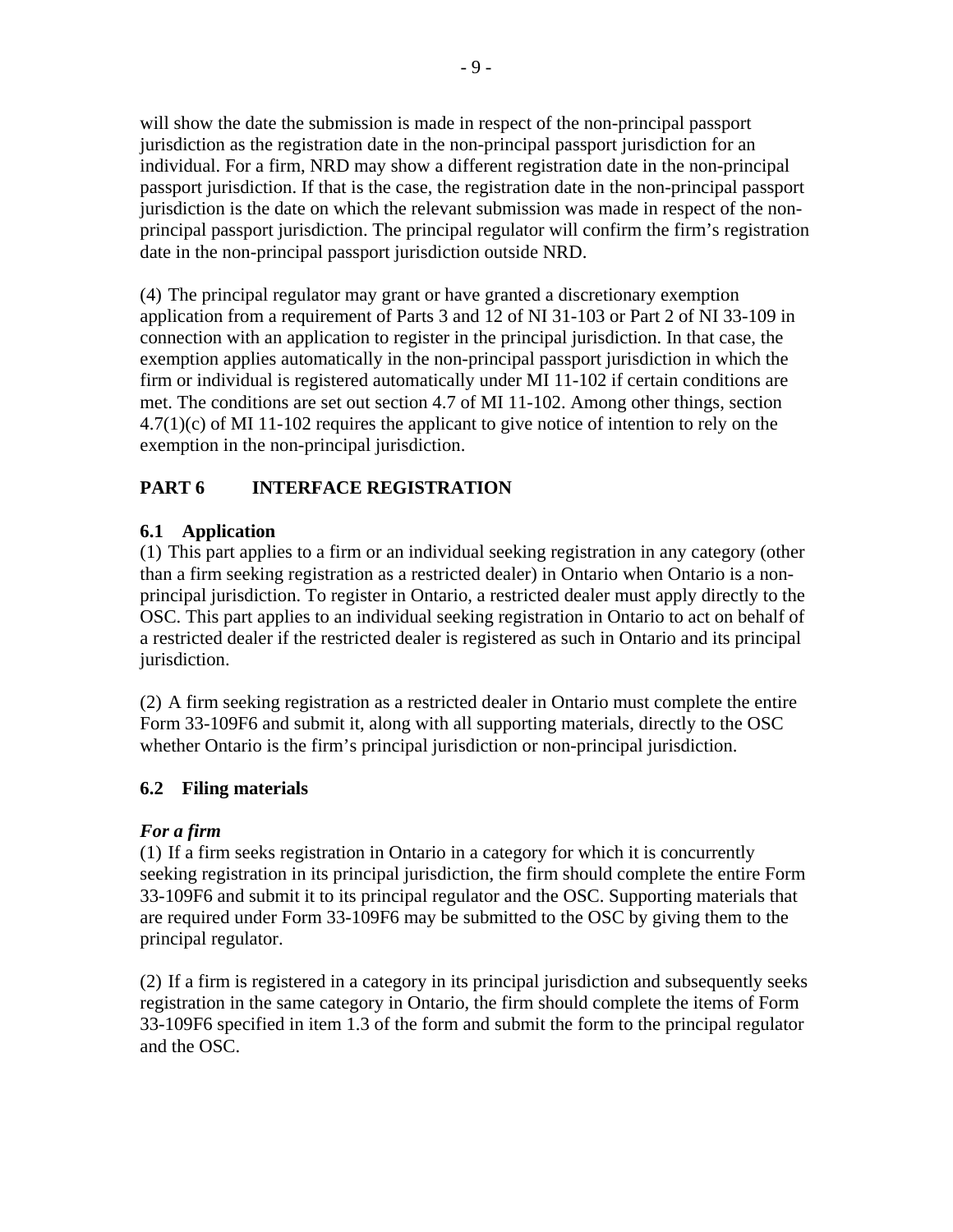Supporting materials that are required under Form 33-109F6 may be submitted to the OSC by giving them to the principal regulator.

(3) If a firm seeks to add a category in its principal jurisdiction and in Ontario, the firm must complete the items of Form 33-109F6 specified in item 1.3 of the form and submit the form to its principal regulator and the OSC.

Supporting materials that are required under Form 33-109F6 may be submitted to the OSC by giving them to the principal regulator.

#### *For an individual*

(4) Under NI 33-109, an individual who seeks registration is required to submit a completed Form 33-109F4, or in some cases a completed Form 33-109F2, through NRD. NRD automatically submits the relevant form to the appropriate regulators. In some circumstances, it is not necessary to complete the entire form. For example, it is not necessary to complete the entire form for an individual to seek registration in the same category in an additional jurisdiction, to add or remove a category of registration, or to register in a category with an additional or a new sponsoring firm. In those circumstances, the relevant NRD submission indicates which items of the form to complete.

(5) Making an NRD submission under subsection (4) satisfies the individual's obligation to submit a completed Form 33-109F4.

### **6.3 Decision-making process**

(1) If a firm or individual seeks registration in the principal jurisdiction and in Ontario, the firm or the individual's sponsoring firm will generally deal only with the principal regulator.

(2) The principal regulator will submit to the OSC (or the Ontario office of IIROC, for an individual seeking registration as a representative of an investment dealer) an interface document containing its proposed determination. The OSC will advise the principal regulator whether it opts in to, or opts out of, the principal regulator's proposed determination generally within one business day from receiving the interface document. The Ontario office of IIROC will generally do this within one business day from receiving the interface document.

(3) The OSC may impose a local T&C on a firm's or an individual's registration without opting out.

(4) If the OSC opts out, it will give the principal regulator written reasons for its decision and the principal regulator will forward the reasons to the firm or the individual's sponsoring firm and use its best efforts to resolve the opt-out issues with the firm or the sponsoring firm of the individual and the OSC.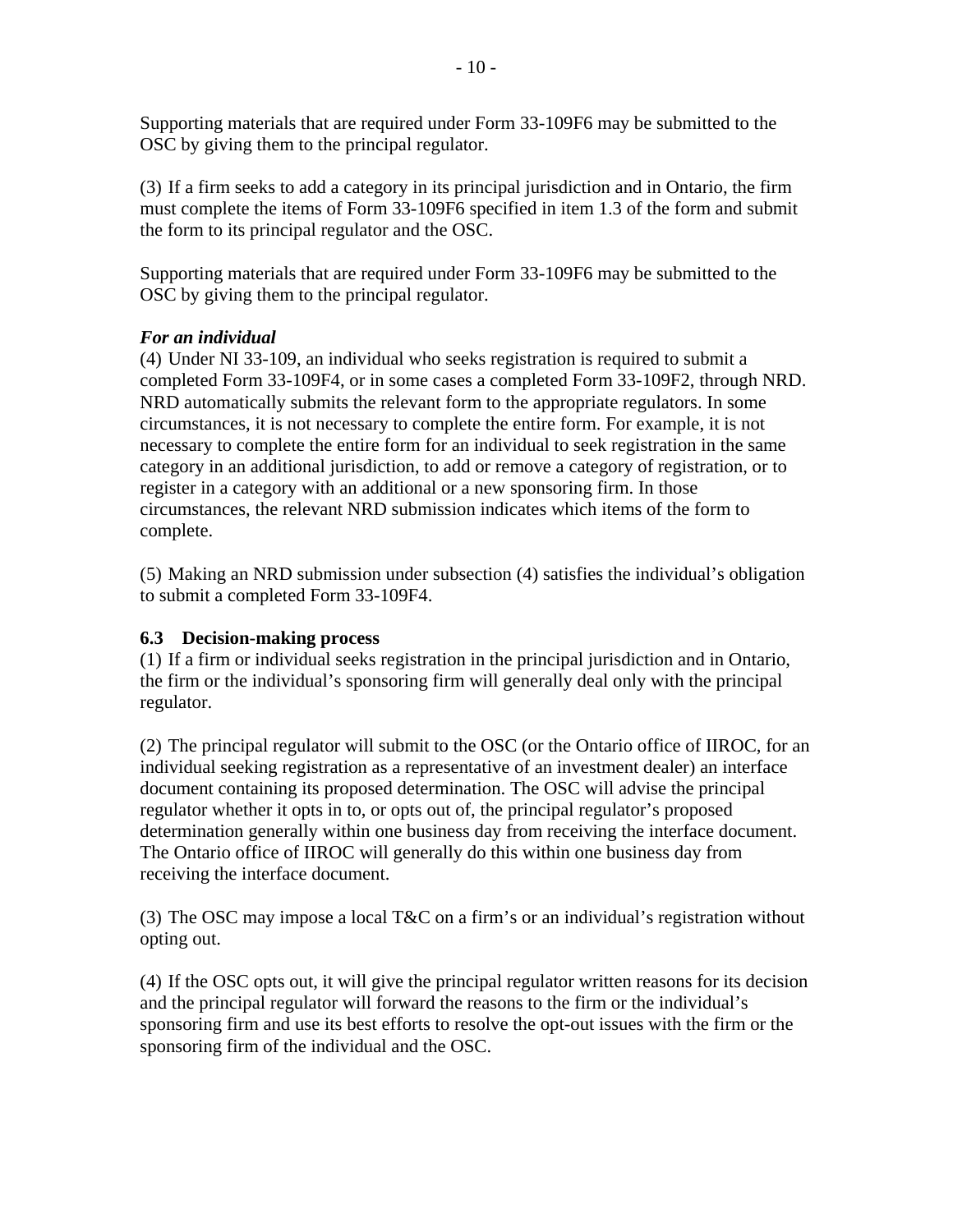(5) If the principal regulator is able to resolve the OSC's opt-out issues with the firm or the individual's sponsoring firm before NRD shows the firm or individual as being registered in the principal jurisdiction, the OSC may opt back into the interface registration. In that case, the OSC will notify the principal regulator and the firm or the individual's sponsoring firm that it has opted back in. If the principal regulator is unable to resolve the OSC's opt-out issues, the firm or individual's sponsoring firm should deal with the OSC directly to resolve them.

### **6.4 Decision**

(1) NRD will record a firm or individual's category of registration in the principal jurisdiction, any T&C that applies in the principal jurisdiction, and any exemption from Part 4 of NI 31-103 or Part 2 of NI 33-109 granted by the principal regulator. If the OSC opts in, NRD will also record that the firm or individual is registered in the same category in Ontario, including the date when the registration takes effect, and that the OSC has adopted the same T&C and granted the same exemption from Divisions 1 and 2 of Part 3 and Part 12 of NI 31-103 or Part 2 of NI 33-109 as the principal regulator.

(2) If the OSC imposes a local  $T\&C$  on a firm's or an individual's registration, NRD will also record any T&C applicable in Ontario only.

### **6.5 Opportunity to be heard**

(1) If the principal regulator of a firm or an individual that seeks registration in the principal jurisdiction and, concurrently, in Ontario is not prepared to grant registration or is prepared to grant registration with a T&C, the principal regulator will

- send the firm or the individual's sponsoring firm a copy of the principal regulator's proposed T&C, if applicable, and
- notify the firm or the individual's sponsoring firm that it has the right to request an opportunity to be heard from the principal regulator.

If the OSC opts in to the determination of the principal regulator to refuse registration or impose a T&C, the principal regulator will forward to the firm or the individual's sponsoring firm the OSC's notification that the firm or individual has the right to request an opportunity to the heard from the OSC.

(2) If a firm or individual exercises the right to request an opportunity to be heard from the principal regulator or from the principal regulator and the OSC, the principal regulator will notify the OSC.

(3) If the firm or the individual's sponsoring firm also requests an opportunity to be heard in Ontario, the principal regulator and the OSC will decide whether to provide an opportunity to be heard separately, jointly or concurrently. After the firm or individual had an opportunity to be heard and the principal regulator makes a decision, the principal regulator will send to the OSC a new interface document setting out its proposed determination, if applicable.